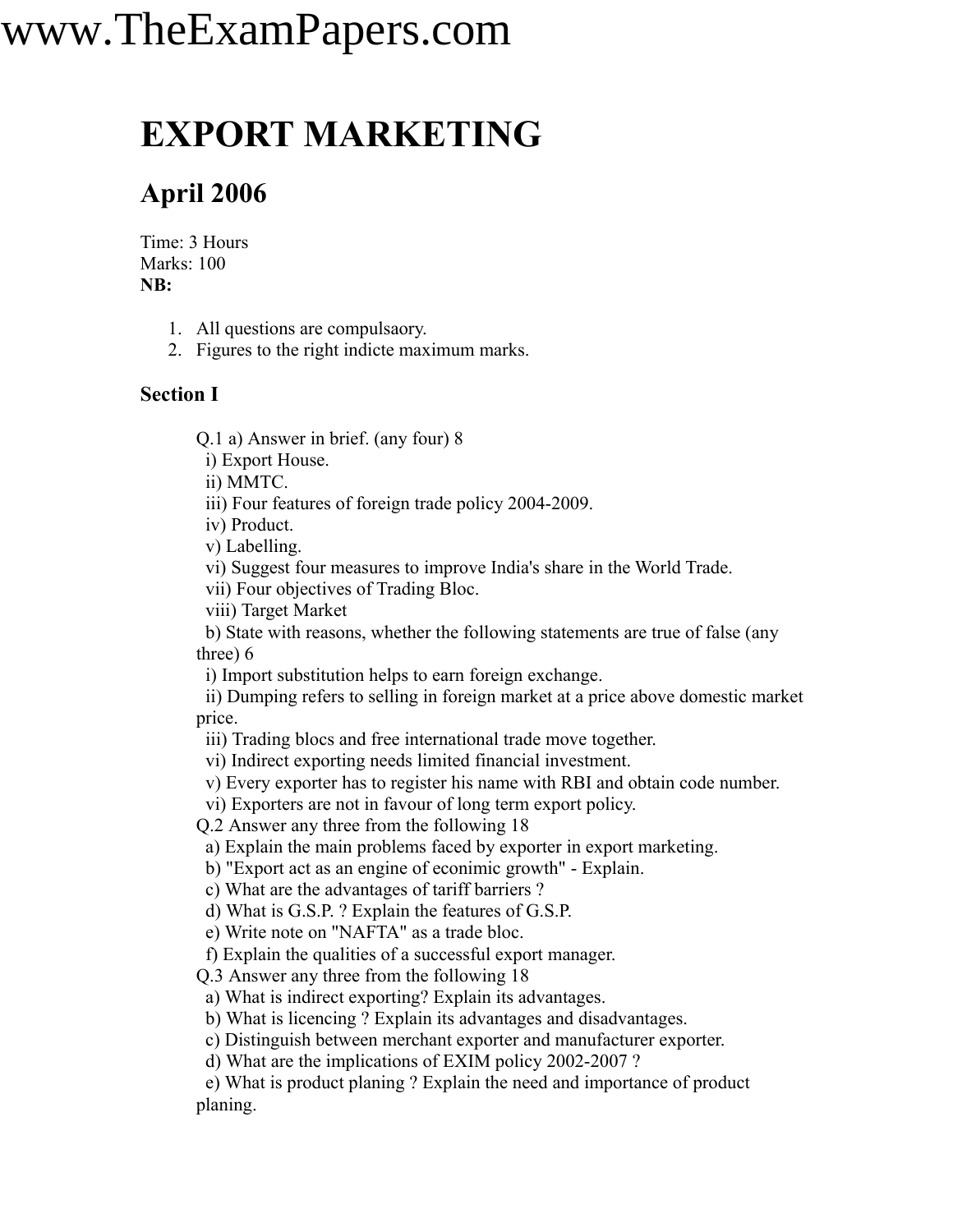### www.TheExamPapers.com

f) Explain the importance of after-sales service in export market.

#### **Section II**

Q.4 a) Answer in brief. (any four) 8

i) ECGC.

ii) ARE-1 Form.

iii) Mate's receipt.

iv) Export worthy unit.

v) C & F Agent.

vi) DBK.

vii) Airway Bill.

viii) IRMAC Scheme.

b) Give full forms of the following abbrevations 6

i) EPCG

ii) OPEC

iii) IIFT

iv) STP

v) IBRD

vi) EIC

Q.5 Answer any three from the following 18

a) Explain any two types of pricing strategies.

b) What is pre-shipment finance ? What are its features ?

c) Write a note on non-fund based assistance provided by commercial bank to exporter.

d) Explain the role played by SIDBI in export promotion.

e) What is letter of credit ? What are the advantages of letter of credit to the importer ?

f) What is ISO-9000 ? What are its advantages ?

Q.6 Answer any three from the following 18

a) What is commercial invioce ? What is the importance of commercial invoice ?

b) What is Shipping Bill ? Explain its importance and contents.

c) What are the different financial incentives available to the Indian exporter ?

d) Write a note on MPEDA and ICA.

e) What is SEZ ? Explain its features.

f) From the following data calculate minimum FOB price in US \$:-

| <b>Cost of material</b>        | Rs. 2,25,000      |
|--------------------------------|-------------------|
| <b>Cost of Labour</b>          | Rs. 1,20,000      |
| <b>Local transport charges</b> | <b>Rs. 18,000</b> |
| <b>Packing charges</b>         | <b>Rs. 12,000</b> |
| <b>Profit contribution</b>     | Rs. 65,000        |
| <b>Duty Drawback</b>           | 10% of FOB Price  |